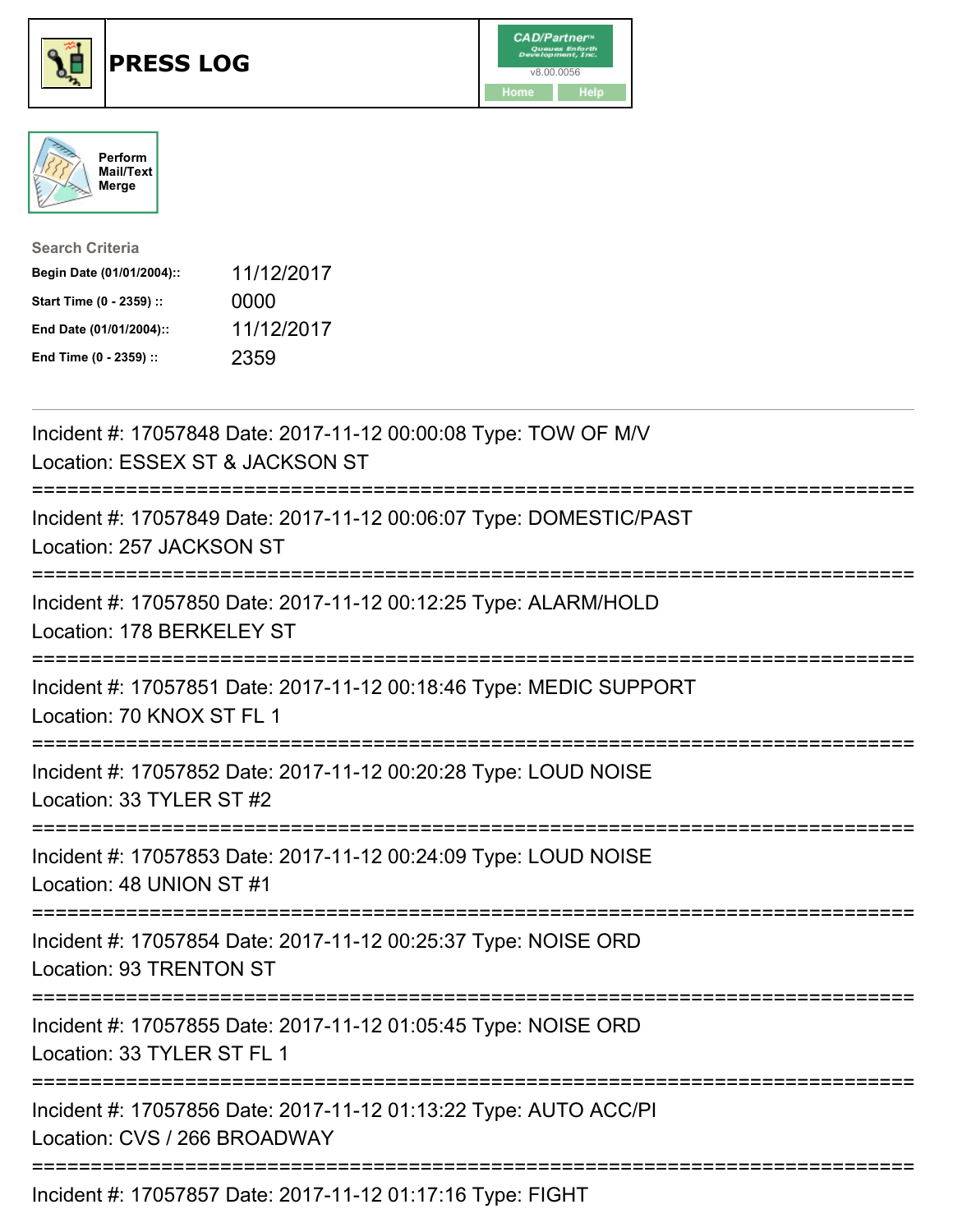Location: 2 AMESBURY ST

| Incident #: 17057858 Date: 2017-11-12 01:23:31 Type: ALARM/BURG<br>Location: ALL CHECKS CASHED / 9A BROADWAY       |
|--------------------------------------------------------------------------------------------------------------------|
| Incident #: 17057859 Date: 2017-11-12 01:28:14 Type: EXTRA SURVEIL<br>Location: PRIMO'S LIQUORS / 450 HAVERHILL ST |
| Incident #: 17057861 Date: 2017-11-12 01:33:02 Type: FIGHT<br>Location: 9 SUMMER ST                                |
| Incident #: 17057860 Date: 2017-11-12 01:33:22 Type: FIGHT<br><b>Location: 9 SUMMER ST</b>                         |
| Incident #: 17057862 Date: 2017-11-12 01:36:09 Type: HIT & RUN M/V<br>Location: 200 COMMON ST                      |
| Incident #: 17057863 Date: 2017-11-12 01:41:56 Type: M/V STOP<br>Location: HAVERHILL ST & UNION ST                 |
| Incident #: 17057864 Date: 2017-11-12 01:49:34 Type: HIT & RUN M/V<br>Location: 180 COMMON ST                      |
| Incident #: 17057865 Date: 2017-11-12 01:51:40 Type: NOISE ORD<br>Location: 26 CEDAR ST #1 FL 1                    |
| Incident #: 17057866 Date: 2017-11-12 01:54:51 Type: MAN DOWN<br>Location: 17 FARLEY ST FL 2                       |
| Incident #: 17057867 Date: 2017-11-12 01:57:53 Type: M/V STOP<br>Location: HAVERHILL ST & PROSPECT ST              |
| Incident #: 17057868 Date: 2017-11-12 02:07:11 Type: M/V STOP<br>Location: BROADWAY & HAVERHILL ST                 |
| Incident #: 17057869 Date: 2017-11-12 02:08:51 Type: EXTRA SURVEIL<br><b>Location: JUNIPER ST</b>                  |
| Incident #: 17057870 Date: 2017-11-12 02:19:36 Type: NOISE ORD<br>Location: 17 MERRIMACK VIEW CT FL 2              |
| Incident #: 17057871 Date: 2017-11-12 02:23:02 Type: NOISE ORD                                                     |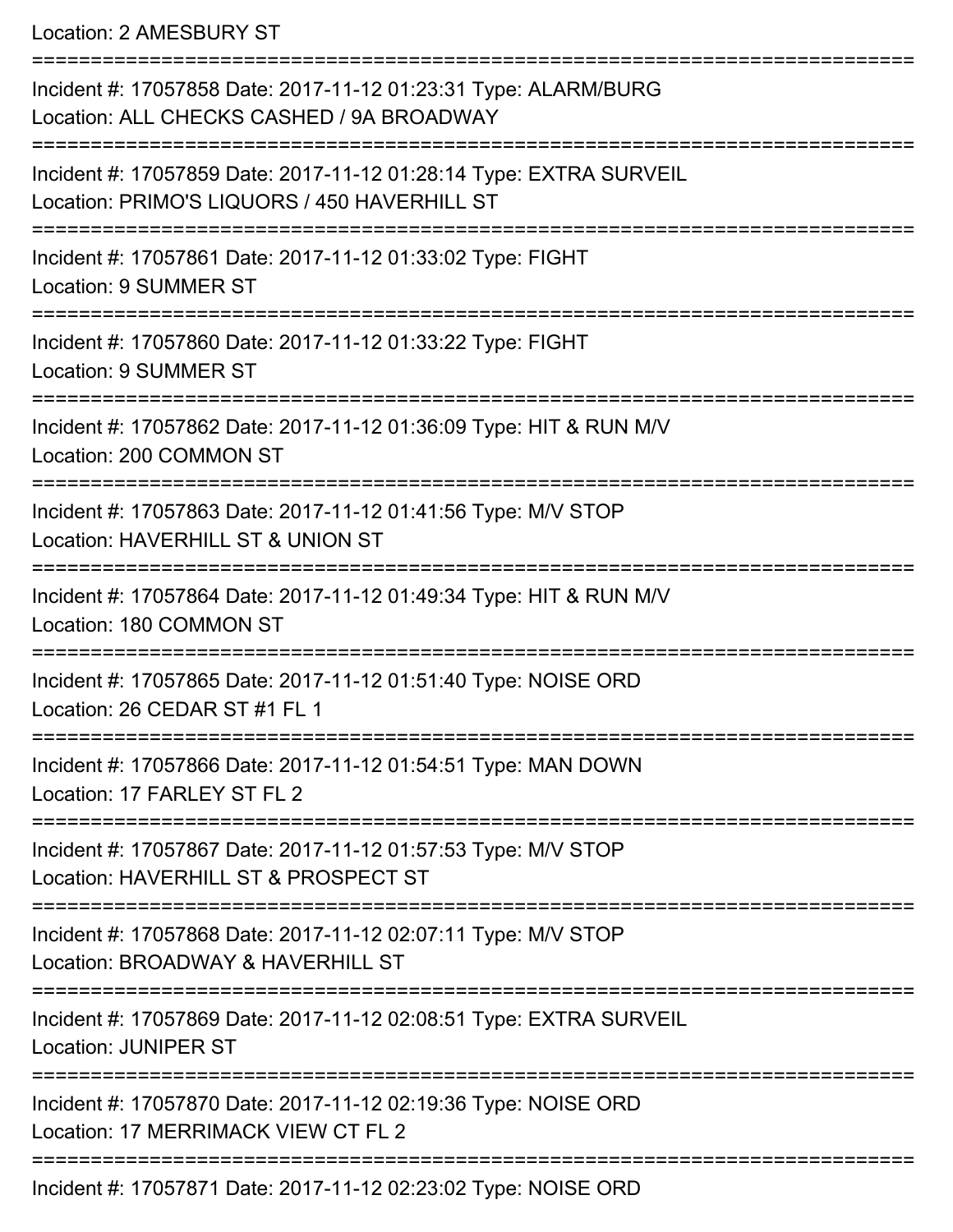| Incident #: 17057872 Date: 2017-11-12 02:24:20 Type: M/V STOP<br>Location: BODWELL ST & HANCOCK ST               |
|------------------------------------------------------------------------------------------------------------------|
| Incident #: 17057873 Date: 2017-11-12 02:32:32 Type: SPECIAL CHECK<br>Location: 435 WINTHROP AV                  |
| Incident #: 17057874 Date: 2017-11-12 02:35:10 Type: M/V STOP<br>Location: DRACUT ST & S BROADWAY                |
| Incident #: 17057875 Date: 2017-11-12 02:36:30 Type: SPECIAL CHECK<br>Location: TD BANKNORTH MA / 305 S BROADWAY |
| Incident #: 17057876 Date: 2017-11-12 02:38:21 Type: SPECIAL CHECK<br><b>Location: PROVIDENCE</b>                |
| Incident #: 17057877 Date: 2017-11-12 02:44:04 Type: DISTURBANCE<br>Location: 46 PERRY AV                        |
| Incident #: 17057878 Date: 2017-11-12 03:13:28 Type: NOISE ORD<br>Location: 141 AMESBURY ST #302                 |
| Incident #: 17057879 Date: 2017-11-12 03:17:50 Type: TRESPASSING<br>Location: 28 SUMMER ST #REAR                 |
| Incident #: 17057880 Date: 2017-11-12 03:52:43 Type: MV/BLOCKING<br>Location: 89 ARLINGTON ST                    |
| Incident #: 17057881 Date: 2017-11-12 03:53:23 Type: M/V STOP<br>Location: PARKER ST & SALEM ST                  |
| Incident #: 17057882 Date: 2017-11-12 04:15:31 Type: NOISE ORD<br>Location: 333 HOWARD ST #9 FL 2                |
| Incident #: 17057883 Date: 2017-11-12 04:22:25 Type: M/V STOP<br>Location: CCHS / 300 HAMPSHIRE ST               |
| Incident #: 17057884 Date: 2017-11-12 05:53:12 Type: MAL DAMAGE<br>Location: 162 PROSPECT ST FL 2                |
| Incident #: 17057885 Date: 2017-11-12 05:57:04 Type: M/V STOP                                                    |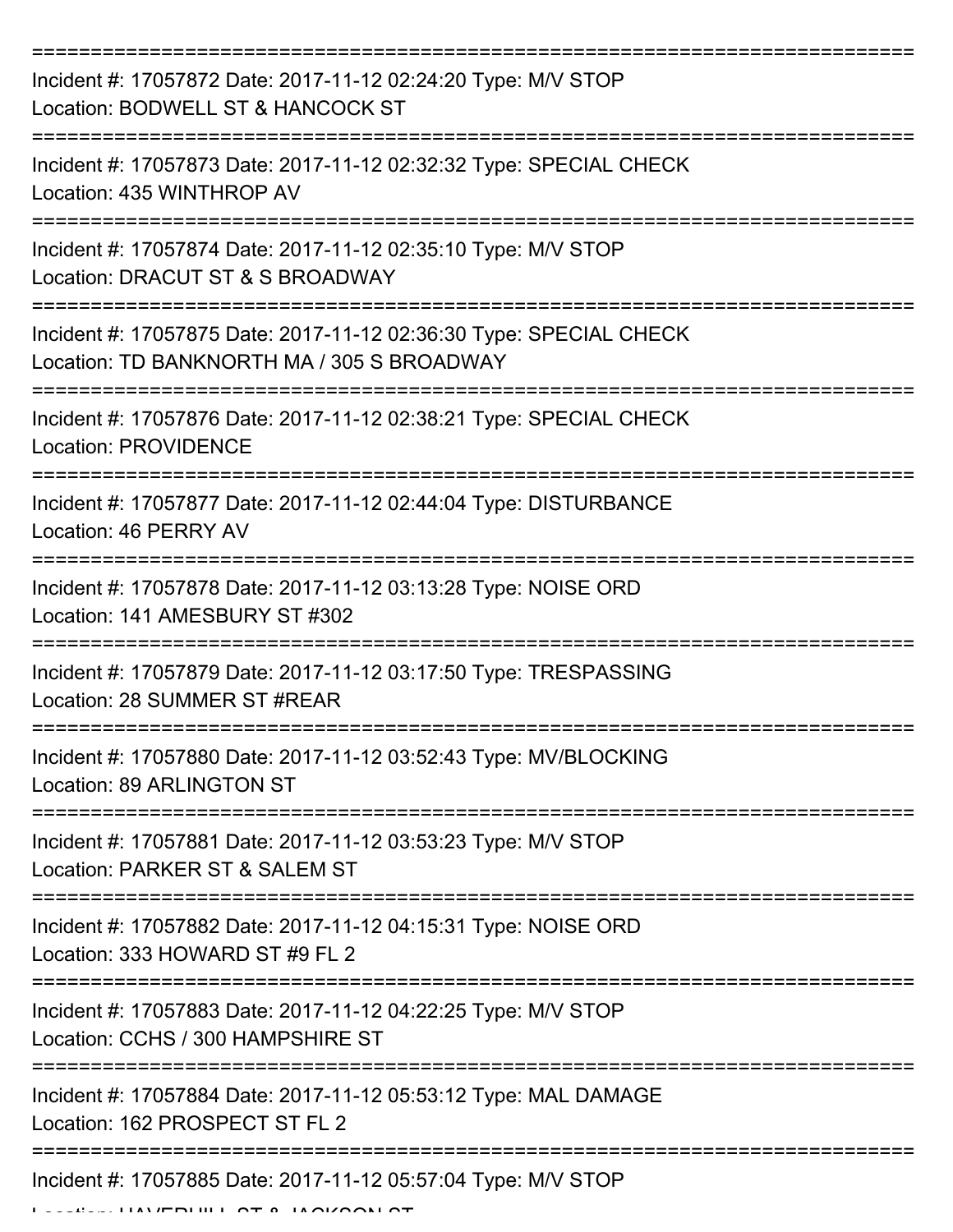| Incident #: 17057886 Date: 2017-11-12 06:38:11 Type: ALARM/BURG<br>Location: TIRE SHOP & ELECTRONICA / 134 WEST ST #UNIT 4 |
|----------------------------------------------------------------------------------------------------------------------------|
| Incident #: 17057887 Date: 2017-11-12 07:06:51 Type: M/V STOP<br>Location: ANDOVER ST & BEACON ST                          |
| Incident #: 17057888 Date: 2017-11-12 07:08:07 Type: M/V STOP<br>Location: HAMPSHIRE ST & LOWELL ST                        |
| Incident #: 17057889 Date: 2017-11-12 07:21:29 Type: M/V STOP<br>Location: FERRY ST & HIGH ST                              |
| Incident #: 17057890 Date: 2017-11-12 08:01:14 Type: AUTO ACC/NO PI<br>Location: 15 ALMA ST                                |
| Incident #: 17057891 Date: 2017-11-12 08:03:17 Type: M/V STOP<br><b>Location: MERRIMACK</b>                                |
| Incident #: 17057892 Date: 2017-11-12 08:06:18 Type: M/V STOP<br><b>Location: MERRIMACK &amp; MILL</b>                     |
| Incident #: 17057893 Date: 2017-11-12 08:16:04 Type: DISTURBANCE<br>Location: 20 ORCHARD ST FL 1                           |
| Incident #: 17057894 Date: 2017-11-12 08:35:56 Type: DOMESTIC/PROG<br>Location: 102 WATER ST                               |
| Incident #: 17057895 Date: 2017-11-12 09:36:08 Type: SUS PERS/MV<br>Location: 594 ANDOVER ST                               |
| Incident #: 17057896 Date: 2017-11-12 09:41:43 Type: GENERAL SERV<br>Location: 51 CEDAR ST                                 |
| Incident #: 17057897 Date: 2017-11-12 09:46:51 Type: DISTURBANCE<br>Location: HOLIDAY INN EXPRESS / 224 WINTHROP AV        |
| Incident #: 17057898 Date: 2017-11-12 09:48:17 Type: ANIMAL COMPL<br>Location: LAWRENCE ST & STEARNS AV                    |
| Incident #: 17057899 Date: 2017-11-12 09:56:17 Type: M/V STOP                                                              |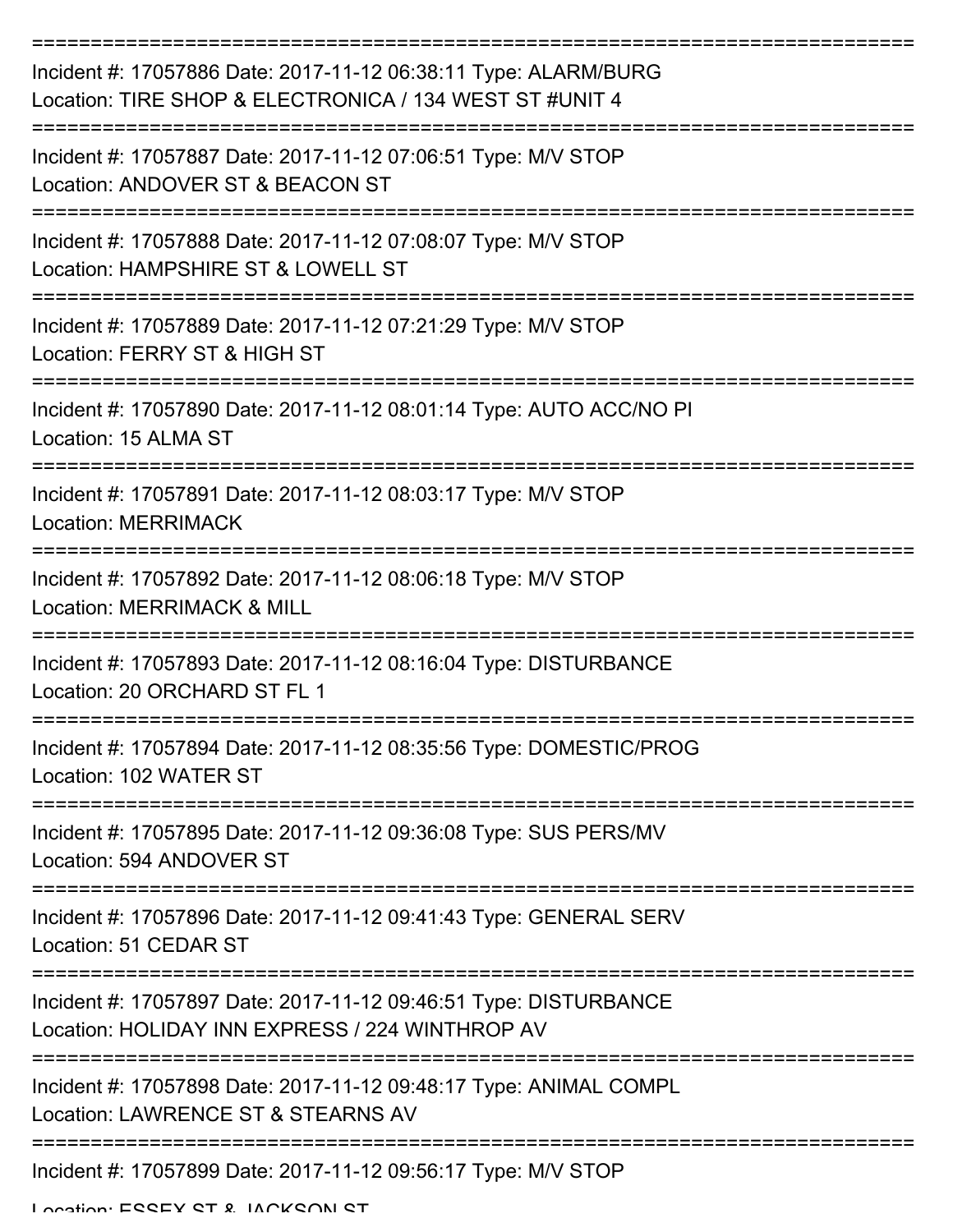| Incident #: 17057900 Date: 2017-11-12 10:08:02 Type: M/V STOP<br>Location: ESSEX ST & JACKSON ST                          |
|---------------------------------------------------------------------------------------------------------------------------|
| Incident #: 17057901 Date: 2017-11-12 10:16:19 Type: M/V STOP<br>Location: LAWRENCE ST & PARK ST                          |
| Incident #: 17057902 Date: 2017-11-12 10:18:02 Type: M/V STOP<br>Location: WINTRHOP & NORTH PARISH                        |
| Incident #: 17057903 Date: 2017-11-12 10:19:28 Type: M/V STOP<br>Location: 314 BERKELEY ST                                |
| Incident #: 17057904 Date: 2017-11-12 10:22:44 Type: M/V STOP<br>Location: BRADFORD ST & BROADWAY                         |
| Incident #: 17057905 Date: 2017-11-12 10:23:19 Type: CK WELL BEING<br>Location: 248 BROADWAY #RM 203                      |
| Incident #: 17057906 Date: 2017-11-12 10:26:32 Type: ALARM/BURG<br>Location: GARCIA RESD / 411 RIVERSIDE DR               |
| Incident #: 17057907 Date: 2017-11-12 10:26:56 Type: DISTURBANCE<br><b>Location: JACKSON ST</b>                           |
| Incident #: 17057908 Date: 2017-11-12 10:34:05 Type: MISSING PERS<br>Location: 22 WILMOT ST                               |
| ----------------<br>Incident #: 17057909 Date: 2017-11-12 10:44:29 Type: M/V STOP<br>Location: CAMBRIDGE ST & WINTHROP AV |
| Incident #: 17057910 Date: 2017-11-12 10:46:45 Type: LOST PROPERTY<br>Location: 550 BROADWAY #600                         |
| Incident #: 17057911 Date: 2017-11-12 10:55:45 Type: M/V STOP<br>Location: ARLINGTON ST & BROADWAY                        |
| Incident #: 17057912 Date: 2017-11-12 10:56:33 Type: M/V STOP<br>Location: 328 JACKSON ST                                 |
| Incident #: 17057913 Date: 2017-11-12 11:00:13 Type: AUTO ACC/NO PI<br>Location: ALDER ST & WILLOW ST                     |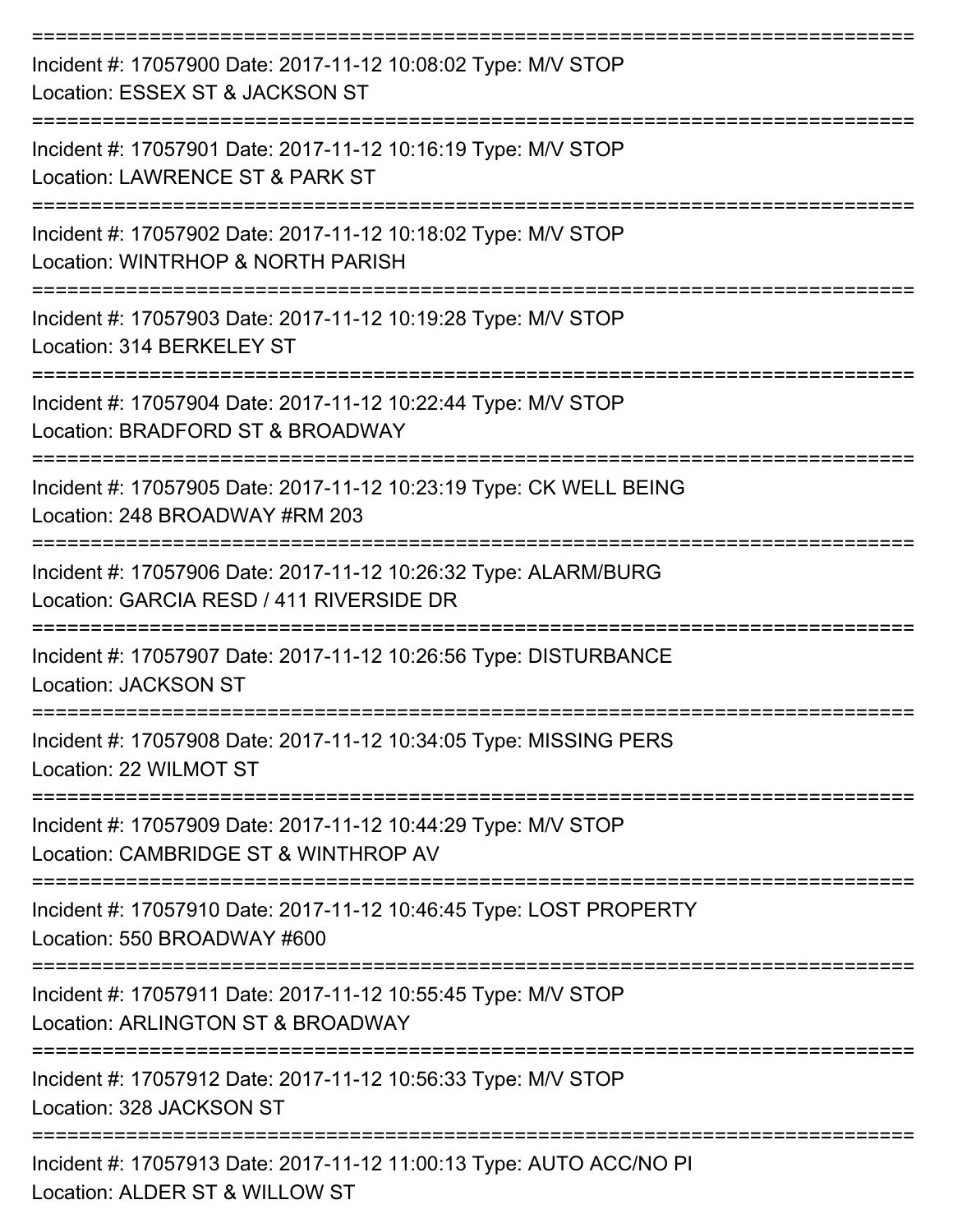| Incident #: 17057914 Date: 2017-11-12 11:15:02 Type: M/V STOP<br>Location: 77 S UNION ST                                           |
|------------------------------------------------------------------------------------------------------------------------------------|
| Incident #: 17057915 Date: 2017-11-12 11:33:05 Type: M/V STOP<br>Location: 34 SALEM ST                                             |
| Incident #: 17057916 Date: 2017-11-12 11:39:57 Type: M/V STOP<br>Location: DRACUT ST & S BROADWAY                                  |
| Incident #: 17057917 Date: 2017-11-12 12:02:04 Type: SUS PERS/MV<br>Location: 62 BROMFIELD ST                                      |
| Incident #: 17057918 Date: 2017-11-12 12:23:21 Type: SUICIDE ATTEMPT<br>Location: 251 FARNHAM ST                                   |
| Incident #: 17057919 Date: 2017-11-12 12:56:14 Type: M/V STOP<br>Location: FERRY ST & WILLIAM ST                                   |
| Incident #: 17057920 Date: 2017-11-12 13:20:42 Type: ALARM/BURG<br>Location: SANTOS RESD. / 35 KENDALL ST FL 1<br>================ |
| Incident #: 17057921 Date: 2017-11-12 13:27:17 Type: LARCENY/PAST<br>Location: WARD SIX CLUB / 57 SPRINGFIELD ST                   |
| Incident #: 17057922 Date: 2017-11-12 13:37:26 Type: NOISE ORD<br>Location: 83 WEST ST FL 2NFL                                     |
| Incident #: 17057923 Date: 2017-11-12 14:05:46 Type: KEEP PEACE<br>Location: 12 SPRINGFIELD ST                                     |
| Incident #: 17057924 Date: 2017-11-12 14:14:43 Type: M/V STOP<br>Location: ALLYN TER & BUSWELL ST                                  |
| Incident #: 17057925 Date: 2017-11-12 14:19:54 Type: M/V STOP<br>Location: 77 S UNION ST                                           |
| Incident #: 17057926 Date: 2017-11-12 14:33:46 Type: M/V STOP<br>Location: 378 BROADWAY                                            |
| Incident #: 17057928 Date: 2017-11-12 15:14:27 Type: DOMESTIC/PROG<br>Location: 59 BROOKFIELD ST                                   |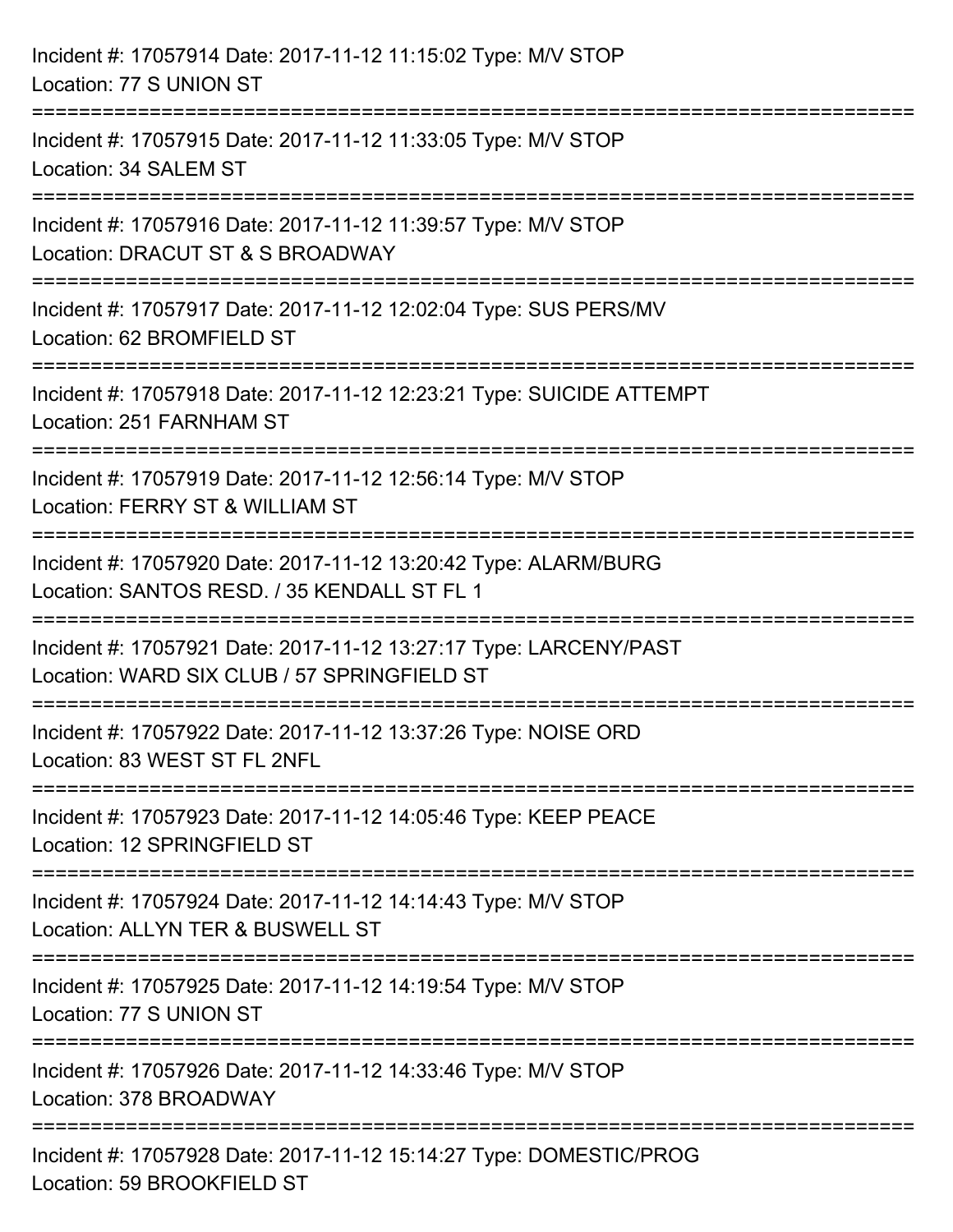| Incident #: 17057927 Date: 2017-11-12 15:14:31 Type: AUTO ACC/NO PI<br>Location: E HAVERHILL ST & HAVERHILL ST                      |
|-------------------------------------------------------------------------------------------------------------------------------------|
| Incident #: 17057929 Date: 2017-11-12 15:25:21 Type: SUS PERS/MV<br>Location: ARLINGTON ST & TENNEY ST                              |
| Incident #: 17057930 Date: 2017-11-12 15:27:14 Type: M/V STOP<br><b>Location: HIGH ST</b>                                           |
| Incident #: 17057931 Date: 2017-11-12 15:37:54 Type: KEEP PEACE<br>Location: 12 SPRINGFIELD ST                                      |
| Incident #: 17057932 Date: 2017-11-12 16:12:01 Type: SUS PERS/MV<br>Location: 5 FALLON ST                                           |
| Incident #: 17057933 Date: 2017-11-12 16:36:20 Type: MAN DOWN<br>Location: YMCA / 40 LAWRENCE ST                                    |
| Incident #: 17057935 Date: 2017-11-12 16:50:44 Type: KEEP PEACE<br>Location: 83 WHITE ST                                            |
| Incident #: 17057934 Date: 2017-11-12 16:51:41 Type: MAN DOWN<br>Location: 195 PARK ST                                              |
| Incident #: 17057936 Date: 2017-11-12 17:10:19 Type: MV/BLOCKING<br>Location: 542 ANDOVER ST                                        |
| Incident #: 17057937 Date: 2017-11-12 17:13:28 Type: DOMESTIC/PAST<br>Location: MCDONALDS / 599 ANDOVER ST                          |
| Incident #: 17057938 Date: 2017-11-12 17:32:07 Type: NOTIFICATION<br>Location: 154 WALNUT ST                                        |
| Incident #: 17057939 Date: 2017-11-12 17:43:26 Type: CK WELL BEING<br>Location: 248 BROADWAY #301                                   |
| =============================<br>Incident #: 17057940 Date: 2017-11-12 18:03:48 Type: SUS PERS/MV<br>Location: 141 AMESBURY ST #205 |
| Incident #: 17057941 Date: 2017-11-12 18:09:29 Type: ALARM/BURG<br>Location: SANTOS RESD. / 35 KENDALL ST FL 1                      |

===========================================================================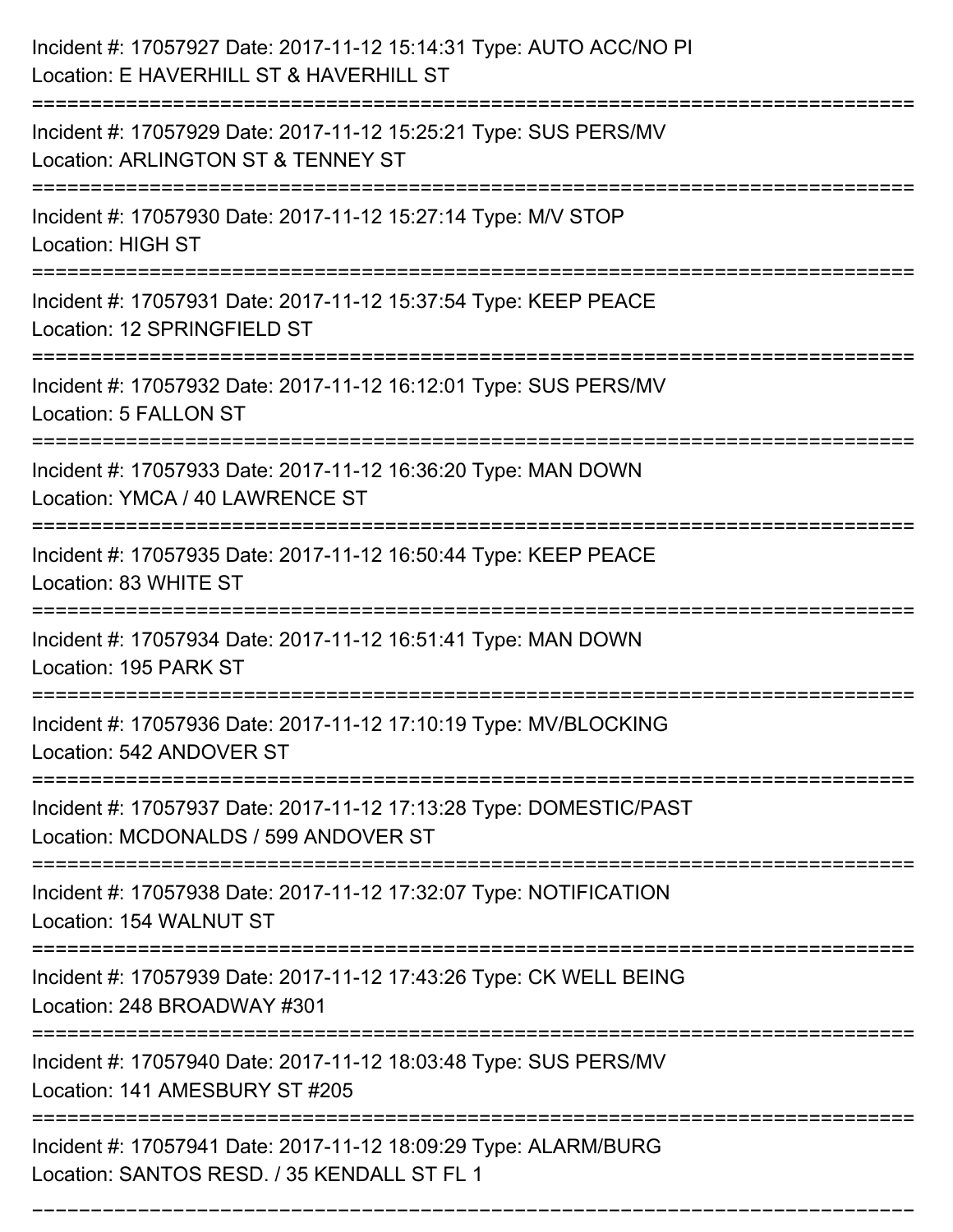| Incident #: 17057942 Date: 2017-11-12 18:12:29 Type: M/V STOP<br>Location: MERRIMACK ST & S BROADWAY<br>.-------------------------------- |
|-------------------------------------------------------------------------------------------------------------------------------------------|
| Incident #: 17057943 Date: 2017-11-12 18:16:54 Type: MISSING PERS<br>Location: WALK IN WALK IN / 595 HAVERHILL ST                         |
| Incident #: 17057944 Date: 2017-11-12 18:25:42 Type: MV/BLOCKING<br>Location: 4 NEWTON ST                                                 |
| Incident #: 17057945 Date: 2017-11-12 18:28:19 Type: 209A/VIOLATION<br>Location: WALK IN WALK IN / 37 BODWELL ST FL 2                     |
| Incident #: 17057946 Date: 2017-11-12 18:31:52 Type: M/V STOP<br>Location: PRONTO PIZZA / 65 S UNION ST<br>------------------             |
| Incident #: 17057948 Date: 2017-11-12 18:33:47 Type: NEIGHBOR PROB<br>Location: 111 S UNION ST                                            |
| Incident #: 17057947 Date: 2017-11-12 18:33:57 Type: M/V STOP<br>Location: MYRTLE ST & WALNUT ST<br>==========                            |
| Incident #: 17057949 Date: 2017-11-12 18:44:11 Type: INVEST CONT<br>Location: 108 WILLOW ST                                               |
| Incident #: 17057950 Date: 2017-11-12 18:45:03 Type: SPECIAL CHECK<br>Location: MT VERNON PARK / null                                     |
| Incident #: 17057951 Date: 2017-11-12 18:48:10 Type: DOMESTIC/PROG<br>Location: 470 LOWELL ST                                             |
| Incident #: 17057952 Date: 2017-11-12 18:49:16 Type: M/V STOP<br>Location: ESSEX ST & HAMPSHIRE ST                                        |
| Incident #: 17057953 Date: 2017-11-12 18:56:41 Type: SPECIAL CHECK<br>Location: EVERETT ST PARK / null                                    |
| Incident #: 17057954 Date: 2017-11-12 18:59:12 Type: MV/BLOCKING<br>Location: 362 HOWARD ST                                               |
| Incident #: 17057955 Date: 2017-11-12 19:00:25 Type: M/V STOP<br>Location: DURSO AV & WINTHROP AV                                         |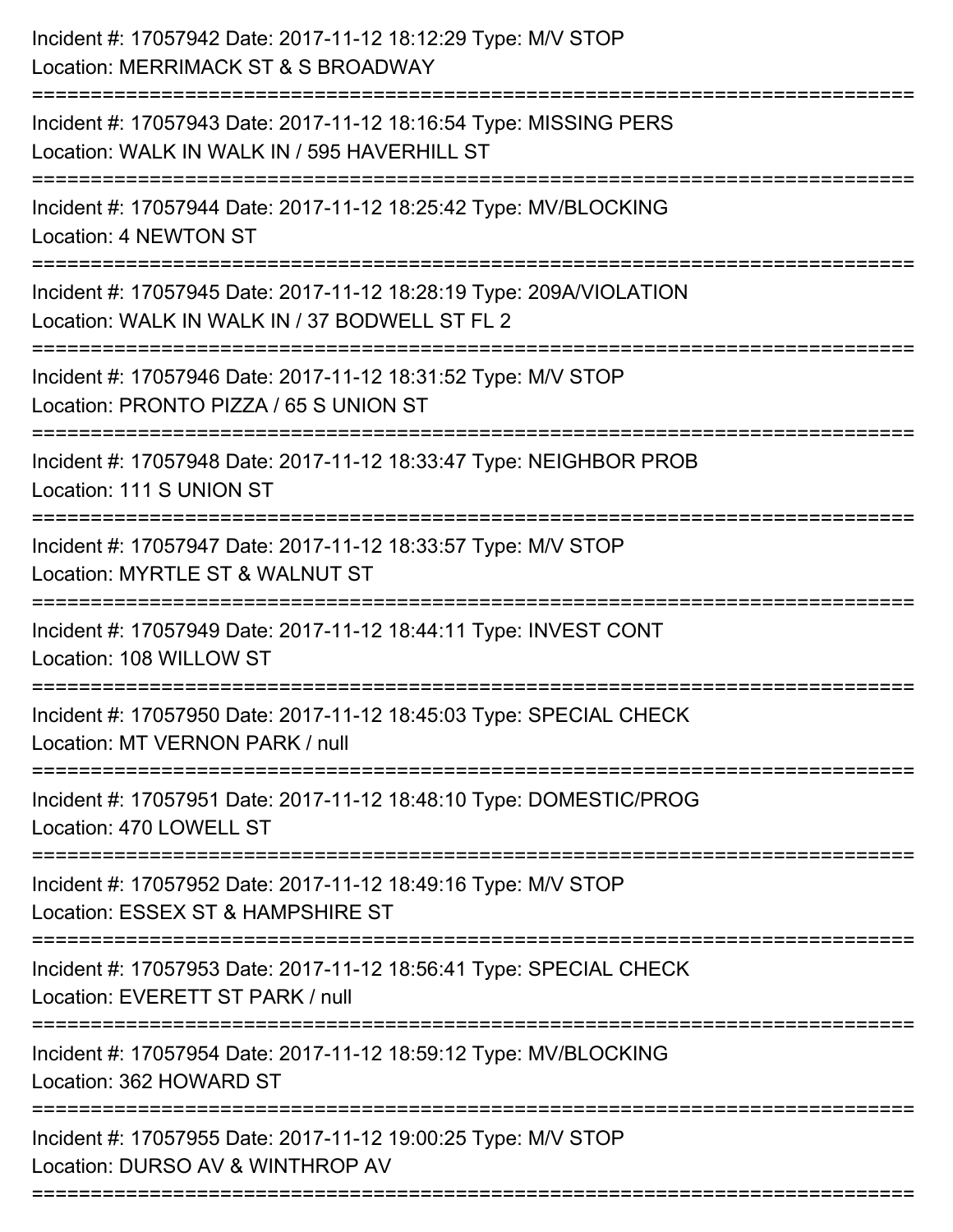| Location: OLD HIGH SCHOOL / 233 HAVERHILL ST                                                                                       |
|------------------------------------------------------------------------------------------------------------------------------------|
| Incident #: 17057957 Date: 2017-11-12 19:16:45 Type: SPECIAL CHECK<br>Location: ROWELL PARK / null                                 |
| Incident #: 17057958 Date: 2017-11-12 19:18:17 Type: M/V STOP<br>Location: FRANKLIN ST & LOWELL ST<br>;=========================== |
| Incident #: 17057959 Date: 2017-11-12 19:20:46 Type: SPECIAL CHECK<br>Location: WILLIAM KENNEDY PARK / null                        |
| Incident #: 17057960 Date: 2017-11-12 19:20:58 Type: M/V STOP<br>Location: S UNION ST & WINTHROP AV                                |
| .---------------------<br>Incident #: 17057961 Date: 2017-11-12 19:24:14 Type: ALARM/BURG<br>Location: DEJESUS RESD. / 22 FERRY ST |
| Incident #: 17057962 Date: 2017-11-12 19:31:32 Type: M/V STOP<br>Location: ANDOVER ST & PARKER ST                                  |
| Incident #: 17057963 Date: 2017-11-12 19:38:17 Type: SPECIAL CHECK<br>Location: 46 SPRUCE ST                                       |
| Incident #: 17057964 Date: 2017-11-12 19:39:30 Type: SUS PERS/MV<br>Location: 46A CHELMSFORD ST                                    |
| Incident #: 17057965 Date: 2017-11-12 19:40:25 Type: DISTURBANCE<br>Location: CVS PHARMACY / 266 BROADWAY                          |
| Incident #: 17057966 Date: 2017-11-12 19:41:09 Type: M/V STOP<br>Location: 83 BROOK ST                                             |
| Incident #: 17057967 Date: 2017-11-12 19:45:36 Type: A&B PROG<br>Location: 703 HAVERHILL ST                                        |
| Incident #: 17057968 Date: 2017-11-12 19:52:38 Type: M/V STOP<br>Location: BERKELEY ST & JACKSON ST                                |
| Incident #: 17057969 Date: 2017-11-12 20:00:17 Type: LOST PROPERTY<br>Location: 8 LESLIE ST FL 2                                   |

Incident #: 17057970 Date: 2017 11 12 2017 12 2017 12 2017 12 2017 12 2017 12 20<br>.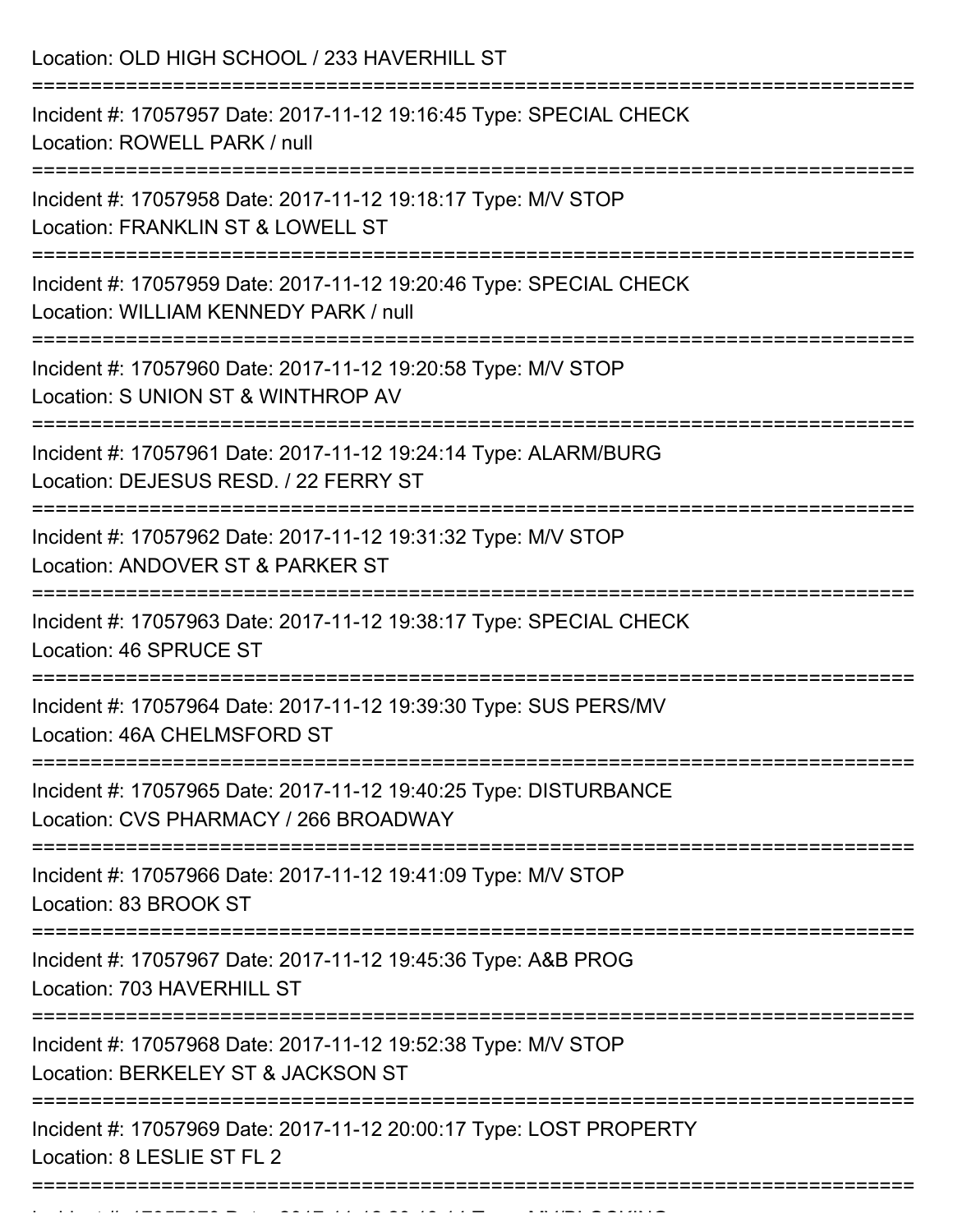Location: 10 RESERVOIR TER ===========================================================================

Incident #: 17057971 Date: 2017-11-12 20:29:19 Type: SPECIAL CHECK Location: 85 MANCHESTER ST =========================================================================== Incident #: 17057972 Date: 2017-11-12 20:29:36 Type: DOMESTIC/PROG Location: 12 DIAMOND ST #8 =========================================================================== Incident #: 17057973 Date: 2017-11-12 20:37:23 Type: NOISE ORD Location: 16 BENNINGTON ST FL 1 =========================================================================== Incident #: 17057974 Date: 2017-11-12 20:43:05 Type: M/V STOP Location: FERRY ST & HIGH ST =========================================================================== Incident #: 17057975 Date: 2017-11-12 20:44:31 Type: ALARM/BURG Location: 280 MERRIMACK ST FL 2-3 =========================================================================== Incident #: 17057976 Date: 2017-11-12 20:49:14 Type: SPECIAL CHECK Location: ELM & WHITE SR =========================================================================== Incident #: 17057977 Date: 2017-11-12 20:55:34 Type: TOW OF M/V Location: TRESPASS / 479 S BROADWAY =========================================================================== Incident #: 17057978 Date: 2017-11-12 21:07:28 Type: NOISE ORD Location: 33 WARREN ST =========================================================================== Incident #: 17057979 Date: 2017-11-12 21:12:55 Type: NOISE ORD Location: 15 DUCKETT AV =========================================================================== Incident #: 17057980 Date: 2017-11-12 21:15:19 Type: ALARM/BURG Location: 408 BROADWAY =========================================================================== Incident #: 17057981 Date: 2017-11-12 21:16:09 Type: NOISE ORD Location: 112 MARSTON ST #403 =========================================================================== Incident #: 17057982 Date: 2017-11-12 21:22:37 Type: MV/BLOCKING Location: 8 F HAVERHILL ST =========================================================================== Incident #: 17057983 Date: 2017-11-12 21:39:29 Type: MV/BLOCKING Location: 277 JACKSON ST ===========================================================================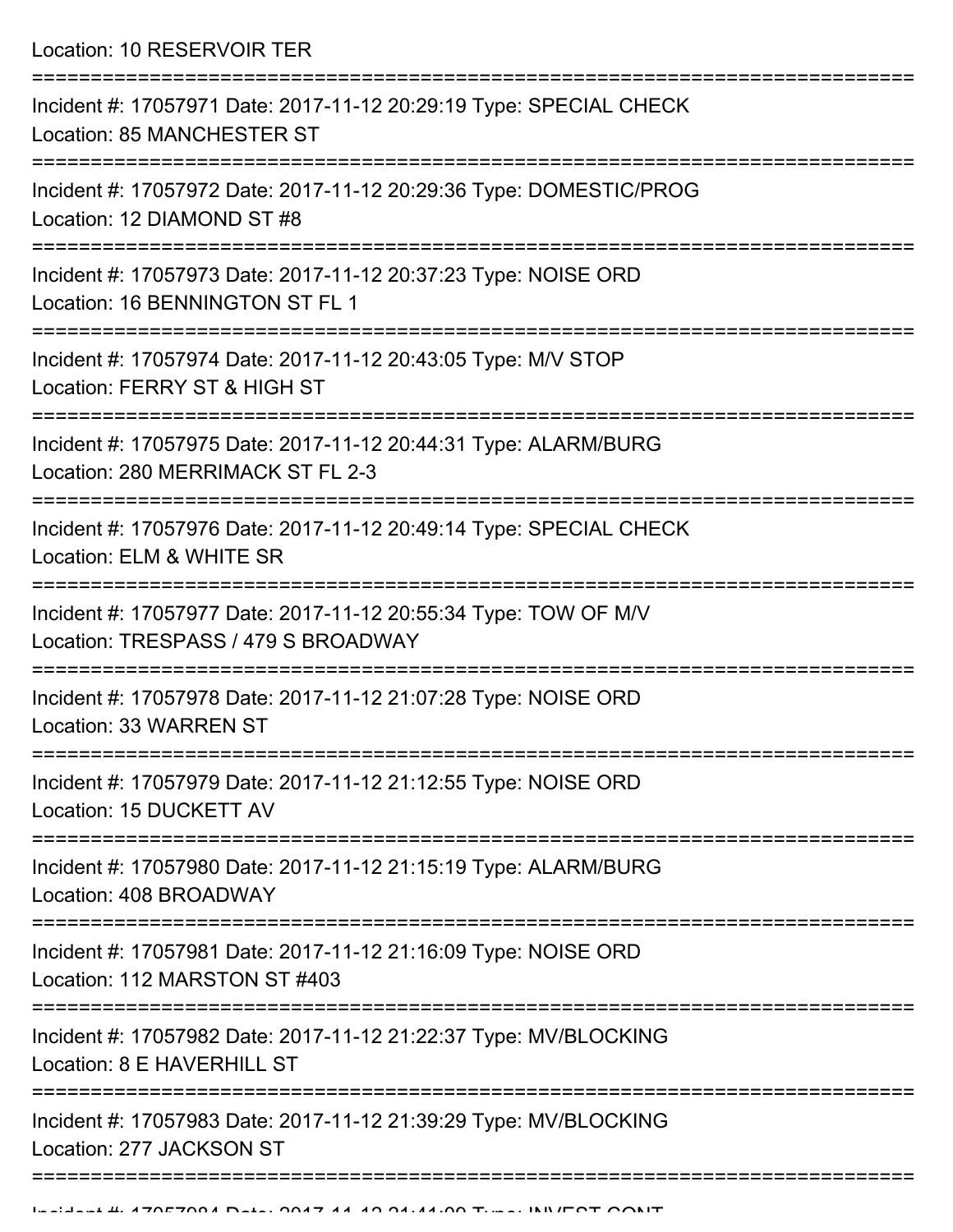Location: 192 OSGOOD ST =========================================================================== Incident #: 17057986 Date: 2017-11-12 21:57:03 Type: ALARM/BURG Location: 280 MERRIMACK ST =========================================================================== Incident #: 17057985 Date: 2017-11-12 21:57:15 Type: LOUD NOISE Location: 68 EASTON ST FL 3 =========================================================================== Incident #: 17057987 Date: 2017-11-12 22:07:37 Type: M/V STOP Location: MAKARENA RESTAURANT / 150 COMMON ST =========================================================================== Incident #: 17057988 Date: 2017-11-12 22:14:57 Type: SPECIAL CHECK Location: HOWARD PARK / LAWRENCE ST =========================================================================== Incident #: 17057989 Date: 2017-11-12 22:17:52 Type: 911 HANG UP Location: METHUEN ST & UNION ST =========================================================================== Incident #: 17057990 Date: 2017-11-12 22:24:08 Type: NOISE ORD Location: 68 EASTON ST FL 3 =========================================================================== Incident #: 17057991 Date: 2017-11-12 22:30:43 Type: DISTURBANCE Location: 210 MERRIMACK ST #117 =========================================================================== Incident #: 17057992 Date: 2017-11-12 22:59:24 Type: M/V STOP Location: 5 TREMONT ST =========================================================================== Incident #: 17057993 Date: 2017-11-12 23:02:56 Type: SUS PERS/MV Location: 7 ELEVEN / S UNION ST =========================================================================== Incident #: 17057994 Date: 2017-11-12 23:14:17 Type: M/V STOP Location: 257 ESSEX ST =========================================================================== Incident #: 17057995 Date: 2017-11-12 23:17:30 Type: TOW OF M/V Location: TRESPASS / 2 INMAN ST =========================================================================== Incident #: 17057996 Date: 2017-11-12 23:23:22 Type: M/V STOP Location: BROADWAY & COMMON ST =========================================================================== Incident #: 17057997 Date: 2017-11-12 23:28:42 Type: LARCENY/PAST Location: 163 SARATOGA ST ===========================================================================

Incident #: 17057999 Date: 2017-11-12 23:49:05 Type: UNWANTEDGUEST